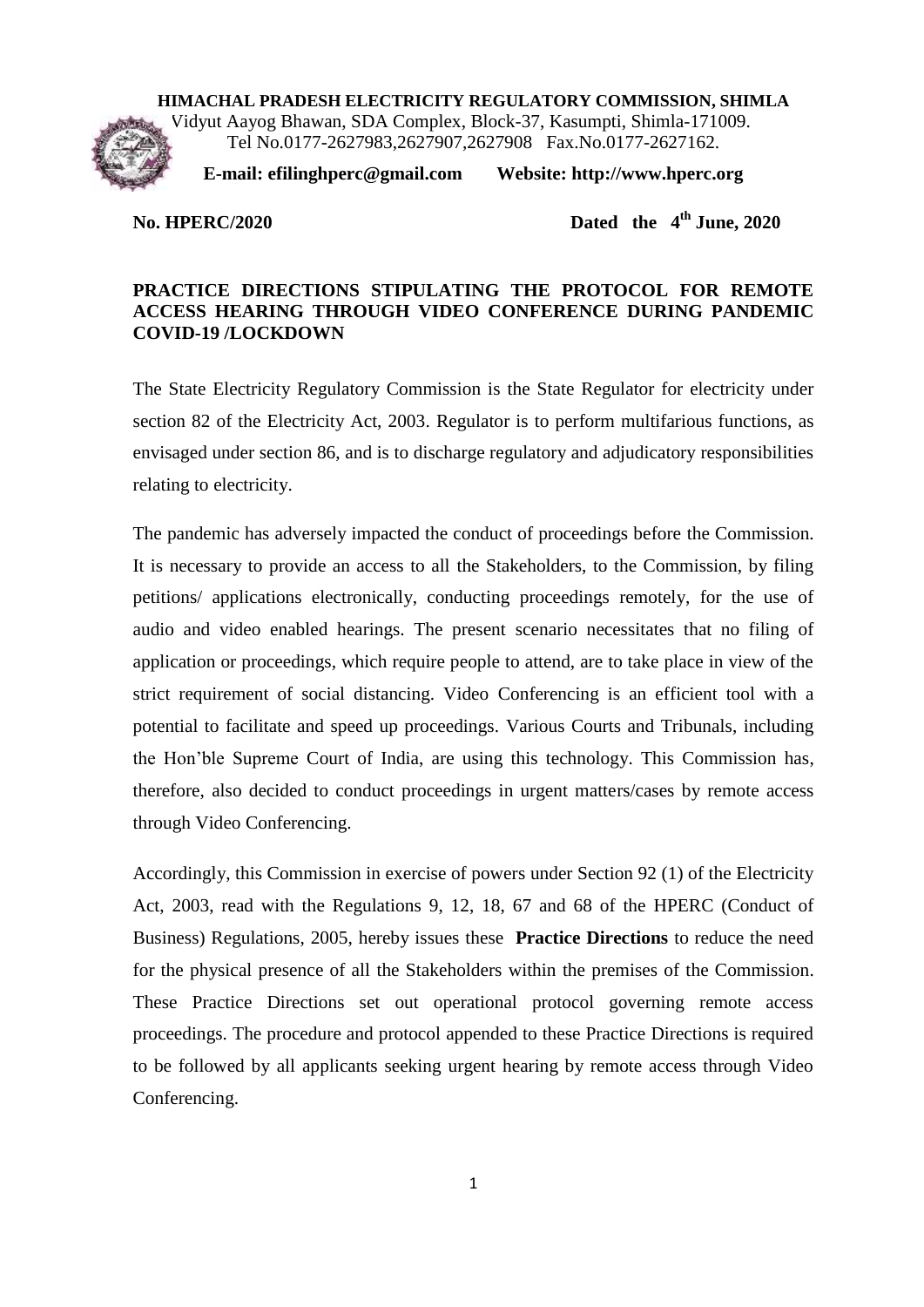#### **1. GENERAL DIRECTIONS:-**

- (a) The Commission shall accept the petitions/replies/written submissions/ rejoinder/any other documents through email in pdf format.
- (b) The Commission shall conduct its hearing through Video Conference. The e-Hearing proceedings will be conducted initially through the use of **"***Microsoft Teams app"* as the primary Video Conferencing platform. Necessary details will be available on the website of the Commission. The same will be shared with concerned parties through email also.
- (c) Initially, the Commission shall conduct e-Hearing proceedings by remote access through Video Conferencing in matters/cases involving extreme urgency. The matters in which all the concerned parties shall request/agree for urgent hearing through e-Hearing and the petitioner has justified urgency to the satisfaction of the Commission, may be scheduled by the Commission on a working day.
- (d) All communications, including notifications, circulars, dates scheduled for hearing, addendum, corrigendum, etc., vis-à-vis e-Hearing proceedings will be uploaded on the official website of the Commission i.e. ["www.hperc.org"](http://www.hperc.org/).
- (e) The Commission will notify the Cause List and the session time for urgent matters/cases on its website.

## **2. PROTOCOL FOR E-FILING PETITIONS /COUNTERS /REJOINDERS /ANY OTHER ASSOCIATED DOCUMENTS AND E-HEARING OF URGENT MATTERS:-**

I) FOR FRESH FILING:

The Advocate / Party-in-person / Authorized Representative shall file the mentioning-application through e-mail [efilinghperc@gmail.com](mailto:efilinghperc@gmail.com) (in pdf format). The mentioning application must inter alia clearly contain the case details and contact details of the Advocate / Party-in-person / Authorized Representative like e-mail ID, Mobile Number with alternate number(s), office address stating Pin Code. The following documents shall be attached with the application:-

a) Scanned copy of power of attorney (Vakalatnama).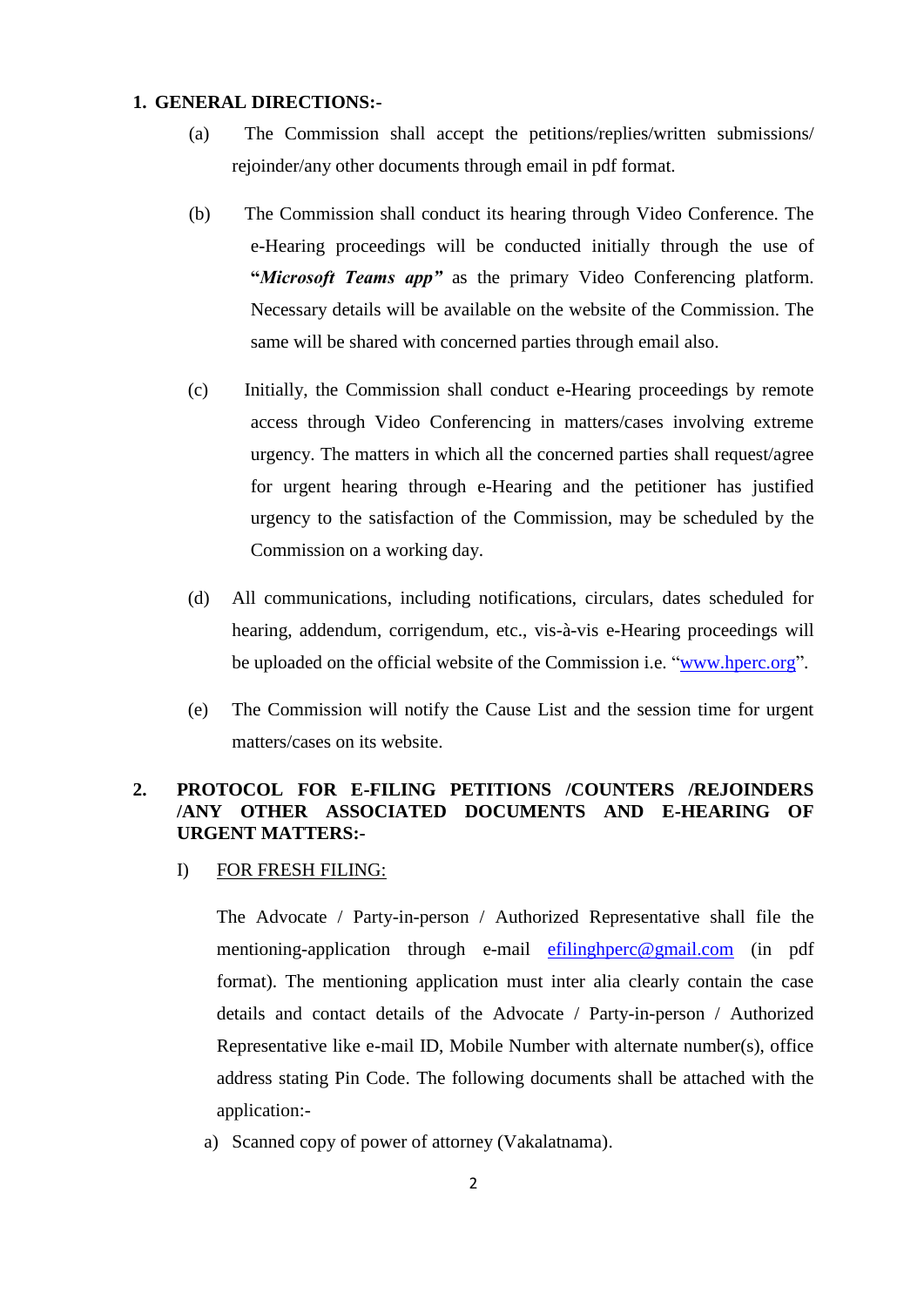b) Petition fee to be electronically deposited and its receipt / UTR should be shared. Bank details of the Commission are as follows: The Secretary, Himachal Pradesh Electricity Regulatory Commission

State Bank of India, Shimla East, HP Secretariat Branch, Chotta Shimla, Shimla-171002 Account No.: 65114328973 RTGS/NEFT IFS Code: SBIN0050204 MICR Code: 171002022

- c) The scanned/soft copies of the Petition / Affidavits / Annexures / Court rulings/ Judgments etc.
- d) Scanned/ Soft copy of the proof of service on the other party (ies).
- **e)** An undertaking shall be given by the Counsel of the parties that the petitions/Affidavits/Annexures etc. after proper attestation/notarization/ verification and duly signed by the petitioner/respondents and Advocates etc. in original will also be filed within 3 working days after lockdown is lifted.
- f) Subsequent to the filing, the Commission will examine the documents with respect to the provisions contained under the HPERC (Conduct of Business) Regulations, 2005 and other related Regulations of this Commission and will notify date and time of hearing.
- g) Time for Video Conferencing will be allocated in multiples of 5-minute blocks depending upon the nature of application / petition. Minimum time and maximum time allotted for any case will be 5 minutes and 1 hour, respectively.

#### II) FOR PENDING MATTERS:

The Advocate / Party-in-person / Authorized Representative shall file the mentioning-application /reply/rejoinder or any other written submission through e-mail : [efilinghperc@gmail.com](mailto:efilinghperc@gmail.com) in pdf format. The mentioning application must inter alia clearly contain the case details and contact details of the Advocate / Party-in-person / Authorized Representative like email ID, mobile number with alternate number(s), office address stating the Pin Code. The following documents shall be attached with the application:-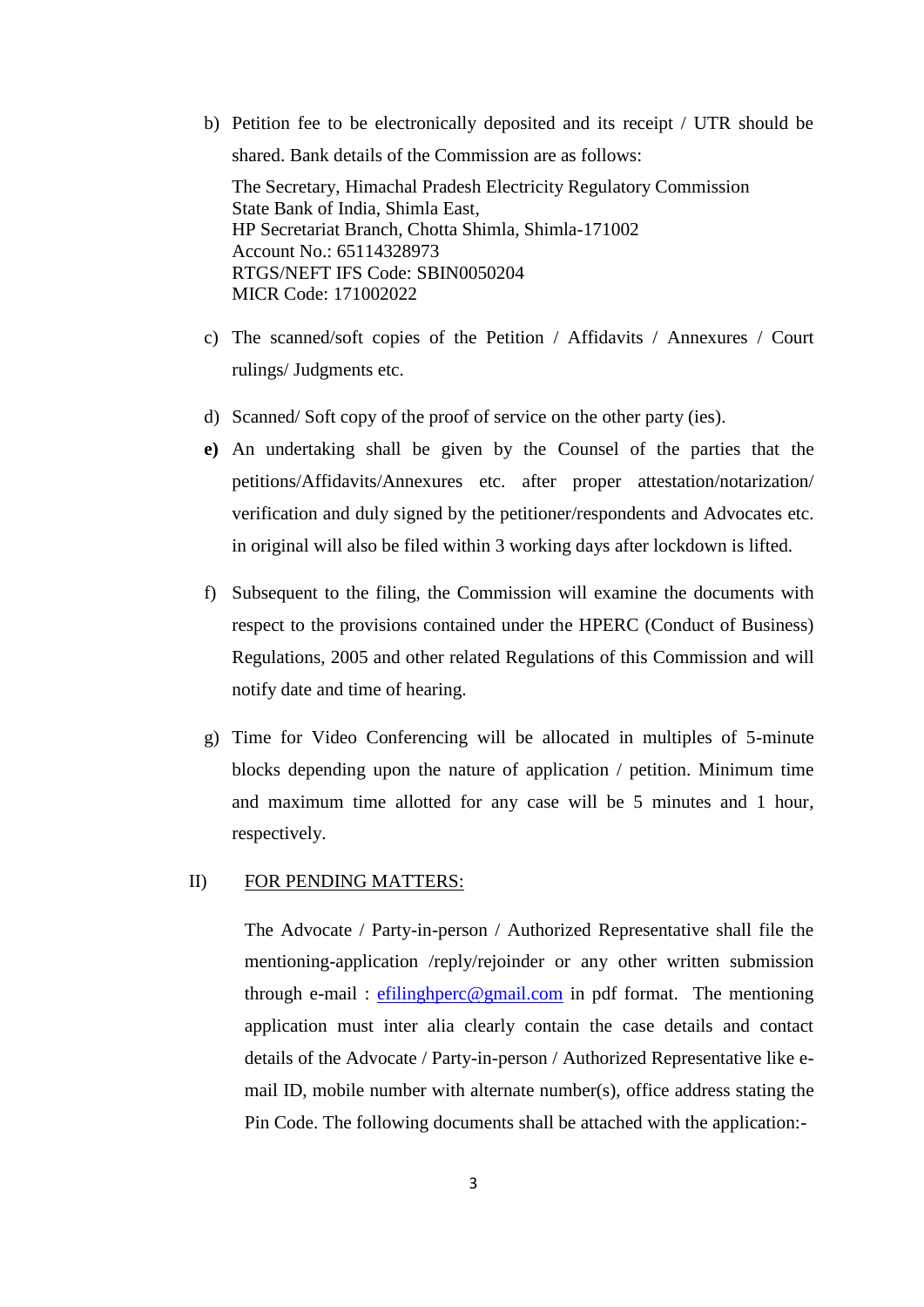- a) The scanned/ soft copies of the complete Petition along with M.A. / Affidavit(s) /Annexures /Reply/ Rejoinder/ Written Submissions etc. (in pdf format )
- b) An undertaking shall be given by the Counsel of the parties that the petitions / Annexures etc after proper attestation /notarization/verification and duly signed by the petitioner /respondents and Advocates etc in original will also be filed within 3 working days after lockdown is lifted.
- c) Subsequent to the filing, the Commission will examine the documents with respect to the provisions contained under the HPERC (Conduct of Business) Regulations, 2005 and the other related Regulations of this Commission and will notify date and time of hearing.
- d) Time for Video Conferencing will be allocated in multiples of 5-minute blocks depending upon the nature of application / petition. Minimum time and maximum time allotted for any case will be 5 minutes and 1 hour, respectively.

#### III e-HEARING ON URGENT MATTERS

The Advocate/Party-in-person Authorized Representative will send their mentioning application / request letter stating the reasons for urgency necessitating the scheduling of the e-Hearing in the urgent matters at the email [efilinghperc@gmail.com](mailto:efilinghperc@gmail.com) in pdf format. Subsequent to the submission, the Commission will examine the request letter with respect to the provisions contained under the HPERC(Conduct of Business) Regulations, 2005 and the other related Regulations of this Commission and will notify date and time of hearing

The Adjournments shall not be permitted in respect of matters/cases listed for hearing through Video Conferencing. Any request for adjournment, if necessary, shall be intimated 2 days in advance through e-mail.

The link of the Video Conferencing schedule for their respective hearing will be sent on those e-mails by the HPERC.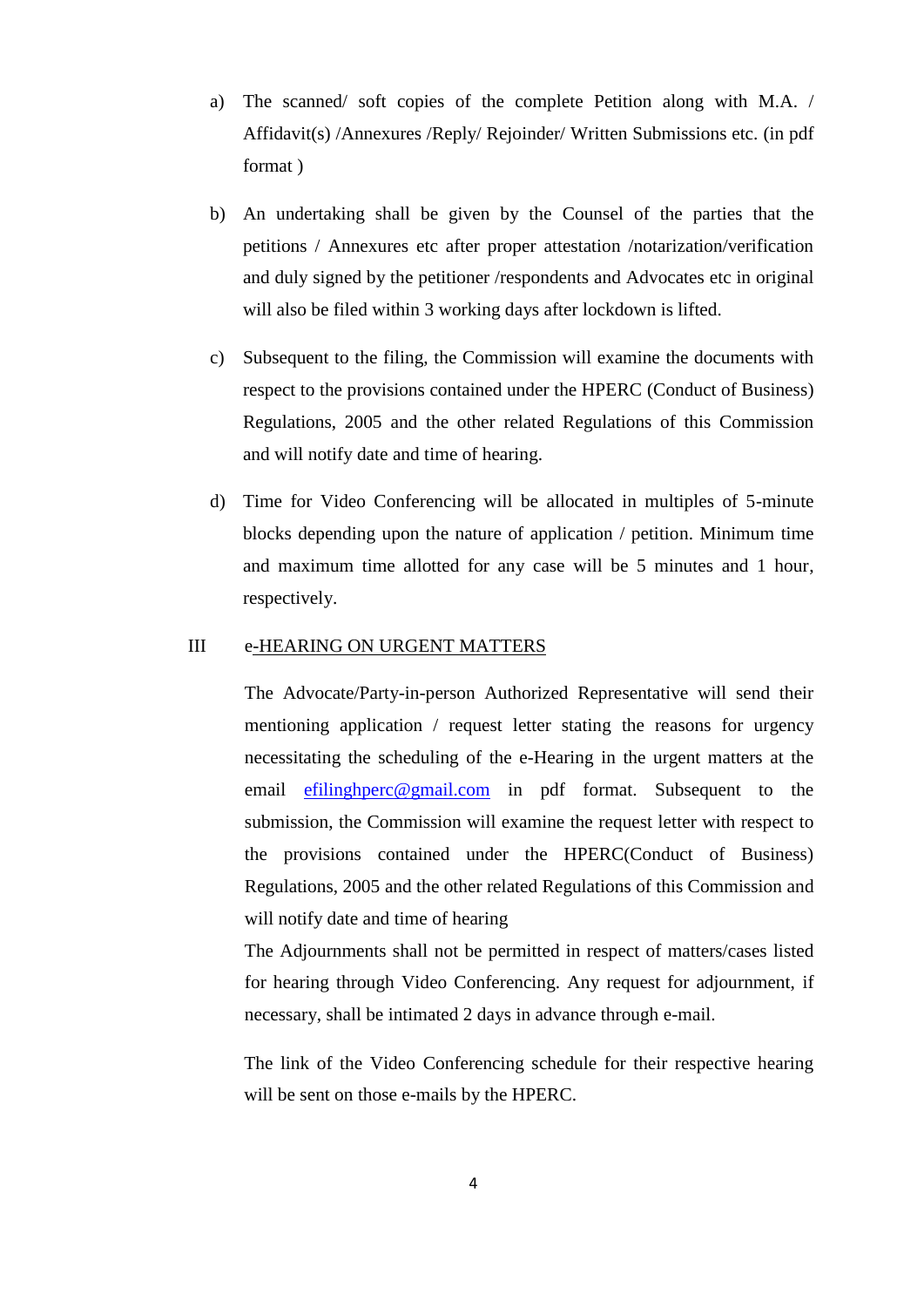### **3. GUIDELINES FOR E-HEARING PROCEEDINGS THROUGH VIDEO CONFERENCING:**

- a) Only those Advocates/parties whose matters are listed on a particular day will be given presenter status and corresponding rights on the e-Hearing platform and such Advocates/parties will be assigned rights to provide Audio-Visual inputs. Provided that a maximum of 3 persons of concerned parties, including their Advocates, will be allowed to participate in the e-Hearing. The General Guidelines for e-Hearing Participants are mentioned in **Annexure-E**.
- b) The Advocates/Parties are requested to scrupulously comply with the date and time slots prescribed, subject to directions of the Commission in the event that sufficient time is not available for an Advocate/ Parties to conclude arguments, additional time may be allocated or the matter may be adjourned. The IT Administrator will ensure that only such Advocate/Party who is arguing a particular matter at a prescribed time will be audible and visible. Any complaint with regard to the quality or audibility of feed shall be communicated by the concerned parties to the HPERC IT Teams during the proceedings through the "Chat" option available in "Microsoft Teams app". HPERC IT Team can also be contacted through voice call, SMS, Whatsapp for the same (Contact details are mentioned in **Annexure-A**)
- c) The Advocates/Parties have to keep their respective devices/microphones on mute at all-times and un-mute themselves only when their respective turn to present their case or to interject arises. The Advocates/parties shall avoid interjections altogether and only do so when absolutely essential with the permission of the Commission. The e-Hearing protocol (before and during hearing) shall be as per **Annexure-B**.
- d) When questions/issues are being raised by the Commission, the Counsel /Advocate/Parties concerned shall remain in patience and respond only after the Commission completes its questions/issues. It is advisable that the Counsel /Advocate concerned waits for a few seconds after the Commission has completed stating the question before proceeding to respond.
- e) Participating Advocates/Parties will be required to participate in the test video-call by the IT Team of the Commission, 25 minutes before the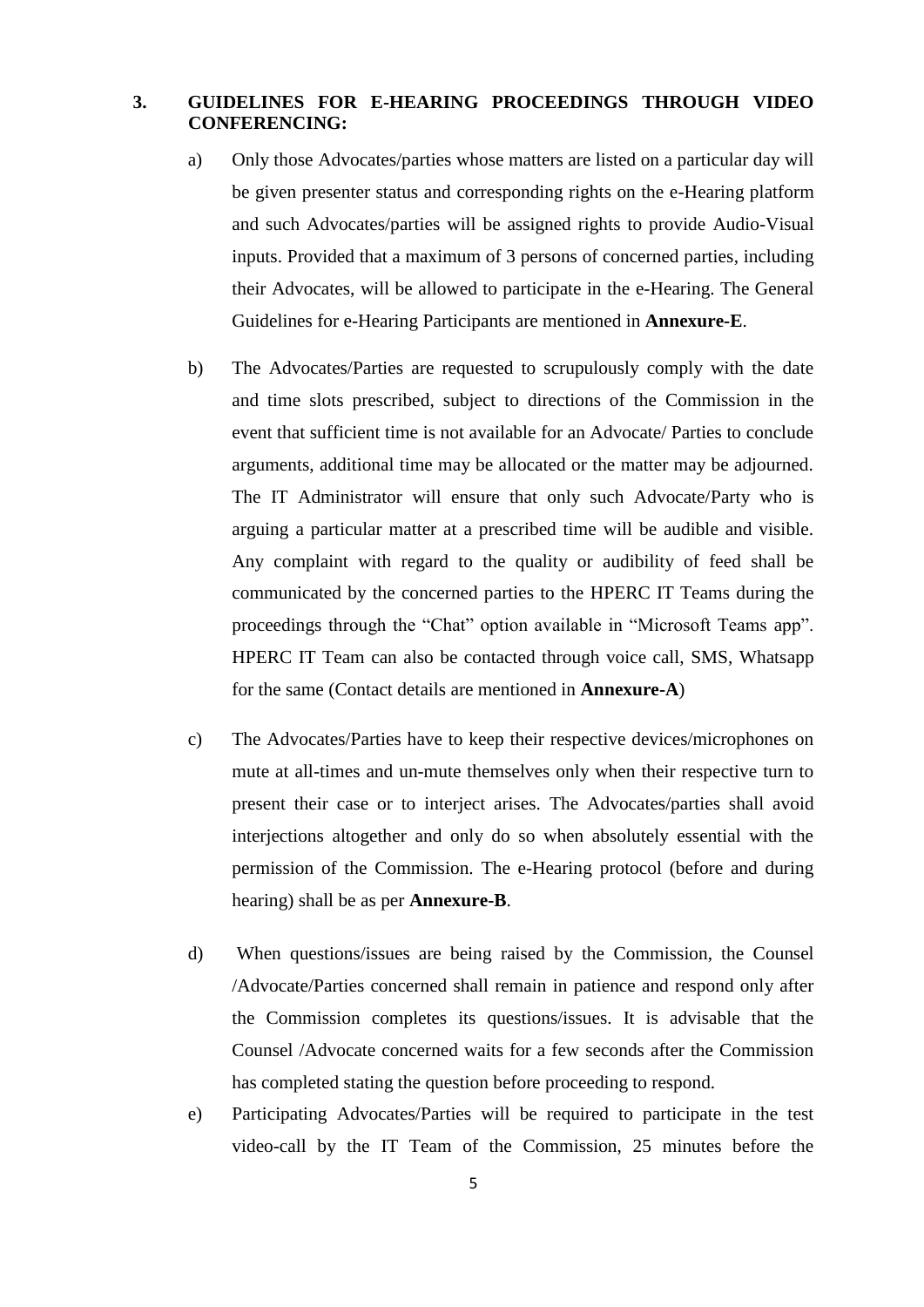commencement of proceedings, in order to ensure stability and clarity of the connection.

- f) The Advocates/Parties shall provide the relevant email IDs and other relevant details of the presenting Advocates/parties well in advance on official email of the Commission [efilinghperc@gmail.com](mailto:efilinghperc@gmail.com)
- g) Recording of the e-Hearing, whether in part or full, is strictly prohibited. No e-Hearing proceedings, or part thereof, shall be disseminated or otherwise presented by the Counsel, Advocates, parties, general public, journalists, etc., for publication or reproduction to the media or any other person. Any infraction of this proscription will be dealt with strictly and in accordance with law.
- h) The overall control and administrative privileges over the e-Hearing Video Conferencing platform, subject to the instructions of the Commission, will be exercised by the Secretary/IT team/ designated officers of the Commission.
- i) The Standard Operating Procedure for using Microsoft Teams app for Video Conferencing (e-Hearing) is given in **Annexure–C**.
- j) A test-run (Trial of e-Hearing) will be held a day or two days before the e-Hearing (by the officers of the Commission) to familiarize the Advocates /parties representing the petitioners, respondents and the Interveners (if any) about the features and the use of the e-Hearing software platform. The details of the Test-run (Trial of e-Hearing) are given in **Annexure-D.**
- k) The Advocates / parties shall submit relevant documents in pdf format with indexing, continuous pagination, book marking in advance on the issues that are required to be brought to the notice of the Commission during the e-Hearing proceedings and the same shall be done prior to the date of hearing. The documents shall be sent on e-mail [efilinghperc@gmail.com](mailto:efilinghperc@gmail.com) The documents not adhering to above may not be considered by the Commission.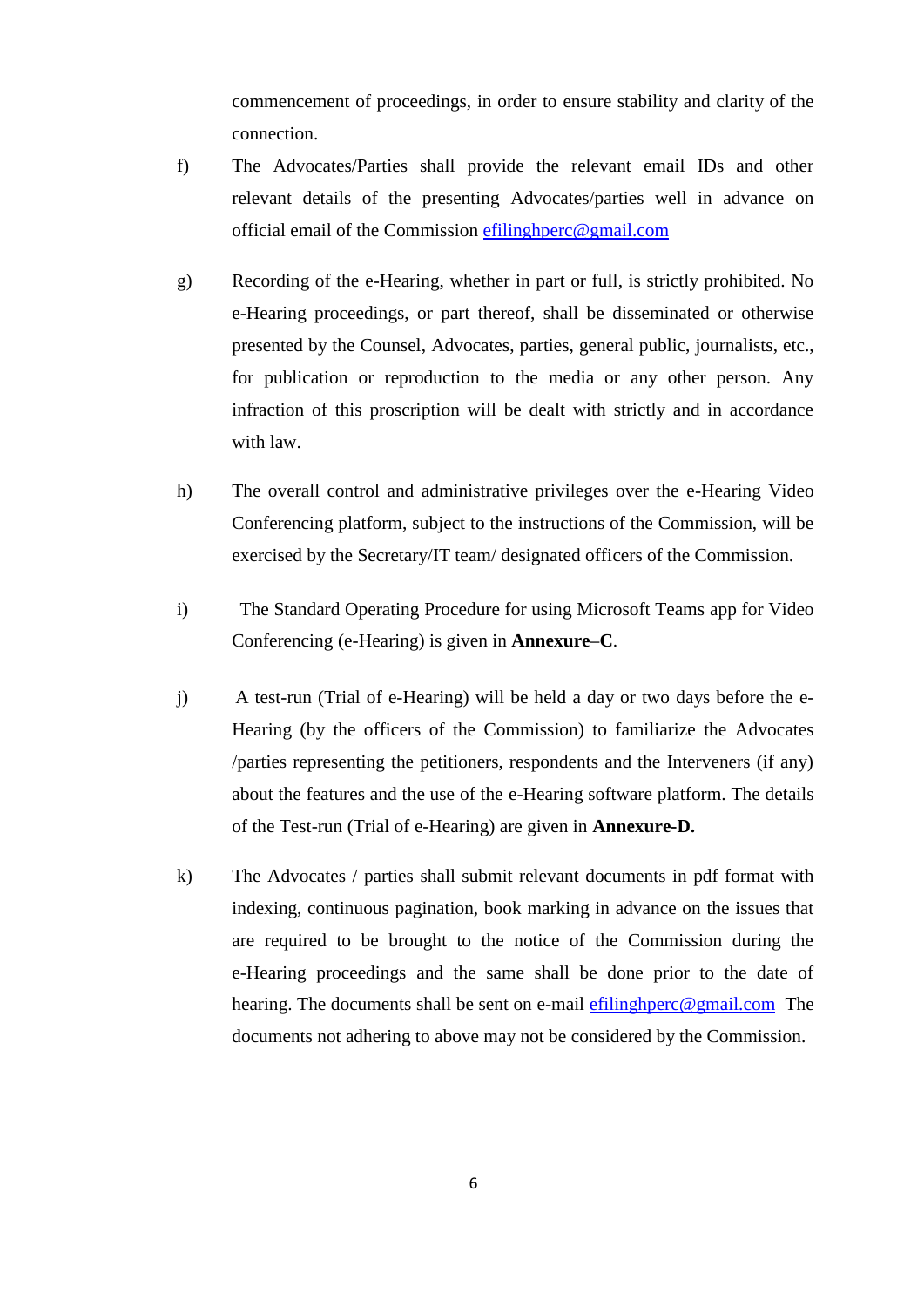### **4. CONCLUDING OF HEARINGS:**

- a) It shall be mandatory that in **"Chat"** window, the parties shall have to give their written declaration that **"the proceedings have been conducted /completed (as the case may be) satisfactorily."**
- b) On the completion of pleadings and arguments, the contesting parties (Petitioner or Respondent or Intervener) shall file their written arguments within two weeks time (not exceeding 30 pages (in pdf format) to the email [efilinghperc@gmail.com.](mailto:efilinghperc@gmail.com) The final written submissions must comprehensively deal with the gist of the case / reply; issues involved; submissions; analysis of relevant documents and inferences; legal propositions; relevant provisions of law; and, case law. Whilst exhaustive repetition of the contents of documents should be avoided, short and relevant excerpts of the documents with appropriate cross-referencing will be preferred. Final versions of the list of dates, relevant documents, provisions of law, etc., may be included in an appendix to the final written submissions.

# **5. CERTIFIED COPIES OF e-HEARING SHALL NOT BE AVAILABLE TO THE PUBLIC:**

- a. The audio/ video/ recording of e-Hearing shall not be made available to the Advocates/ parties in person or public.
- b. However, the certified copy of the relevant documents filed in the e-Hearing will be made available to the parties to the petition (Applicant/ Respondents and Advocates) subject to payment of fee as prescribed under the (Conduct of Business) Regulations, 2005 after resumption of normal working of the Commission and filling of the original copies/ documents by the parties .

# **6. JUDICIAL PROCEEDINGS AND PENAL PROVISIONS SHALL BE ATTRACTED TO e-HEARING:**

All the e-Hearing before the Commission shall be deemed to be judicial proceedings within the meaning of sections 193 and 228 of the Indian Panel Code 1860 (45 of 1860) and the Commission shall be deemed to be a Civil Court for the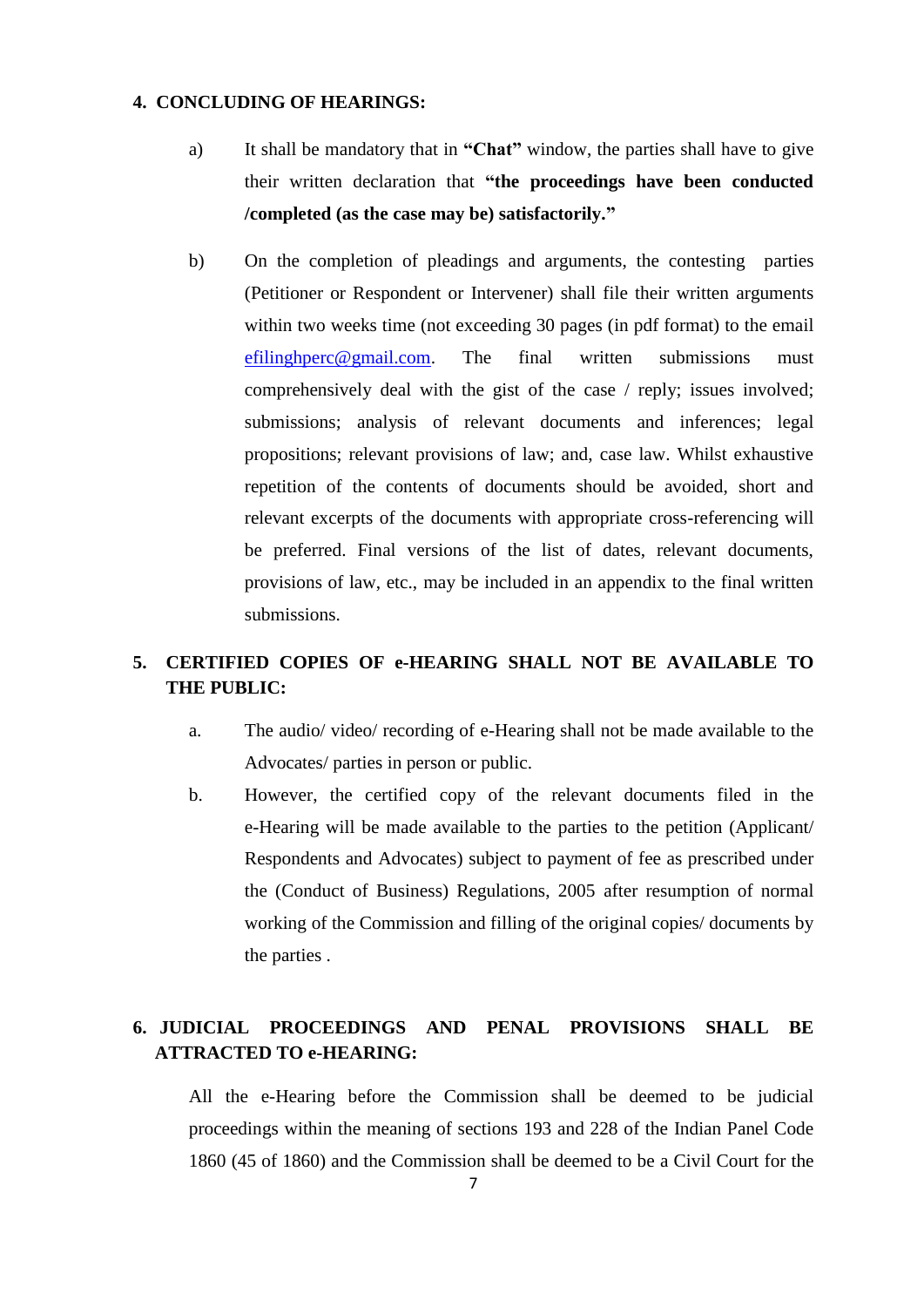purpose of Sections 345 and 346 of the Code of Criminal Procedure 1973 (2 of 1974) and as per the provisions of the HPERC (Conduct of Business) Regulations, 2005.

# **THE PROVISIONS OF THE INFORMATION TECHNOLOGY ACT, 2000 SHALL BE APPLICABLE TO THE e-HEARING CONDUCTED BEFORE THE COMMISSION.**

It is provided that any offense committed by any person during the e-Hearing or subsequently, which has been published by the Commission vide instant Practice Directions or any act of any person which is contrary to the applicable Laws in India, it shall be punishable as per the provisions of the IT Act, 2000 and relevant and applicable Laws in India and Rules framed there under from time to time by the Central and State Government.

It is further provided that if any person breaches the provisions of Section 43 and Chapter XI of the IT Act, 2000, then he/she shall be liable to pay damages or penalty as per the provisions of the IT Act, 2000.

This Practice Direction shall remain in vogue till such time **the Commission decides to operate its Office** on Governments Order imposing restrictions on account of COVID-19 is in force or the date as may be notified by the Commission from time to time.

 ---Sd-- ---Sd--  **(Bhanu Pratap Singh) (S.K.B.S. Negi) Member Chairman**

**Shimla Dated: 04 .06.2020** 

 **By Order of the Commission**

 *--Sd--* **Secretary**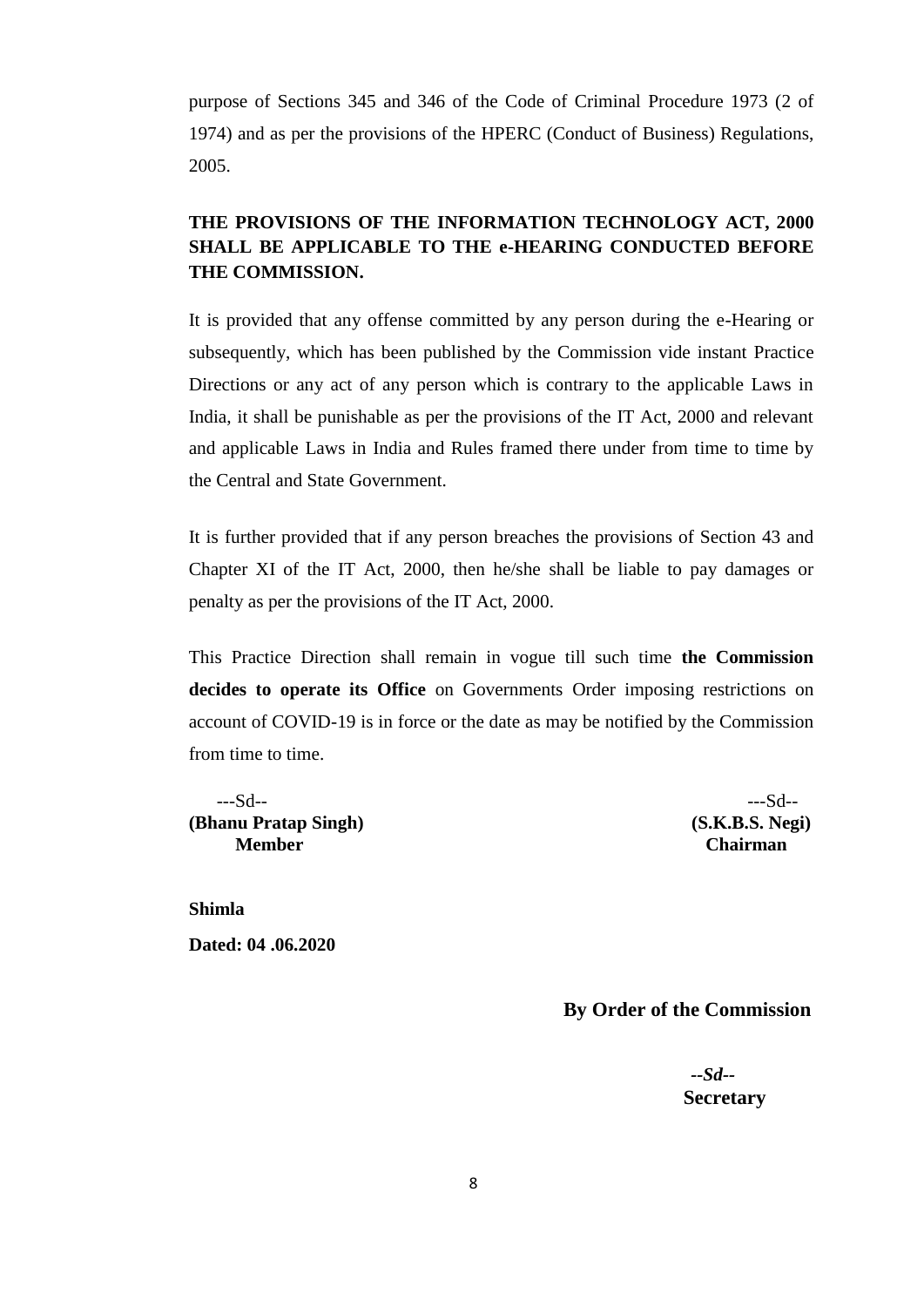## **THE TABLES DEPICTING THE PROTOCOLS TO BE MAINTAINED ARE ANNEXED AS ANNEXURES "A", "B", "C", "D" AND "E".**

# **ANNEXURE-A**

|                                | <b>PROTOCOL FOR TIMELINES</b>                                                                                                                                                                                    |                                                                                                                           |                                                                                                                                                      |  |
|--------------------------------|------------------------------------------------------------------------------------------------------------------------------------------------------------------------------------------------------------------|---------------------------------------------------------------------------------------------------------------------------|------------------------------------------------------------------------------------------------------------------------------------------------------|--|
| <b>Sr</b><br>No                | <b>Description</b>                                                                                                                                                                                               | <b>Timelines</b>                                                                                                          | <b>Remarks</b>                                                                                                                                       |  |
| $\mathbf{1}$<br>$\overline{2}$ | Mentioning application /<br>Request letter for e-<br>Hearing along with<br>documentation to be sent<br>Secretary<br>to<br>(efiling here@gmail.com)<br>Scheduling of case(s) and $\vert$ As per the discretion of | Minimum three working<br>days preceding the date<br>requested for e-Hearing<br>or as may be directed by<br>the Commission | Relevant names,<br>$\bullet$<br>addresses, email IDs and<br>contact numbers<br>• All relevant documents<br>/submissions mentioning<br>in the para 2. |  |
|                                | uploading the same on<br><b>HPERC</b> website                                                                                                                                                                    | the Commission                                                                                                            |                                                                                                                                                      |  |
| 3                              | HPERC IT Team<br>to<br>provide meeting details<br>over email to parties                                                                                                                                          | One<br>days<br>two<br><b>or</b><br>preceding the date fixed<br>for e-Hearing                                              | <b>HPERC</b><br>Contact details:<br>Shri Shashi Bhushan Sharma<br><b>Mobile No. -94186-86002</b><br>E-mail<br>efilinghperc@gmail.com                 |  |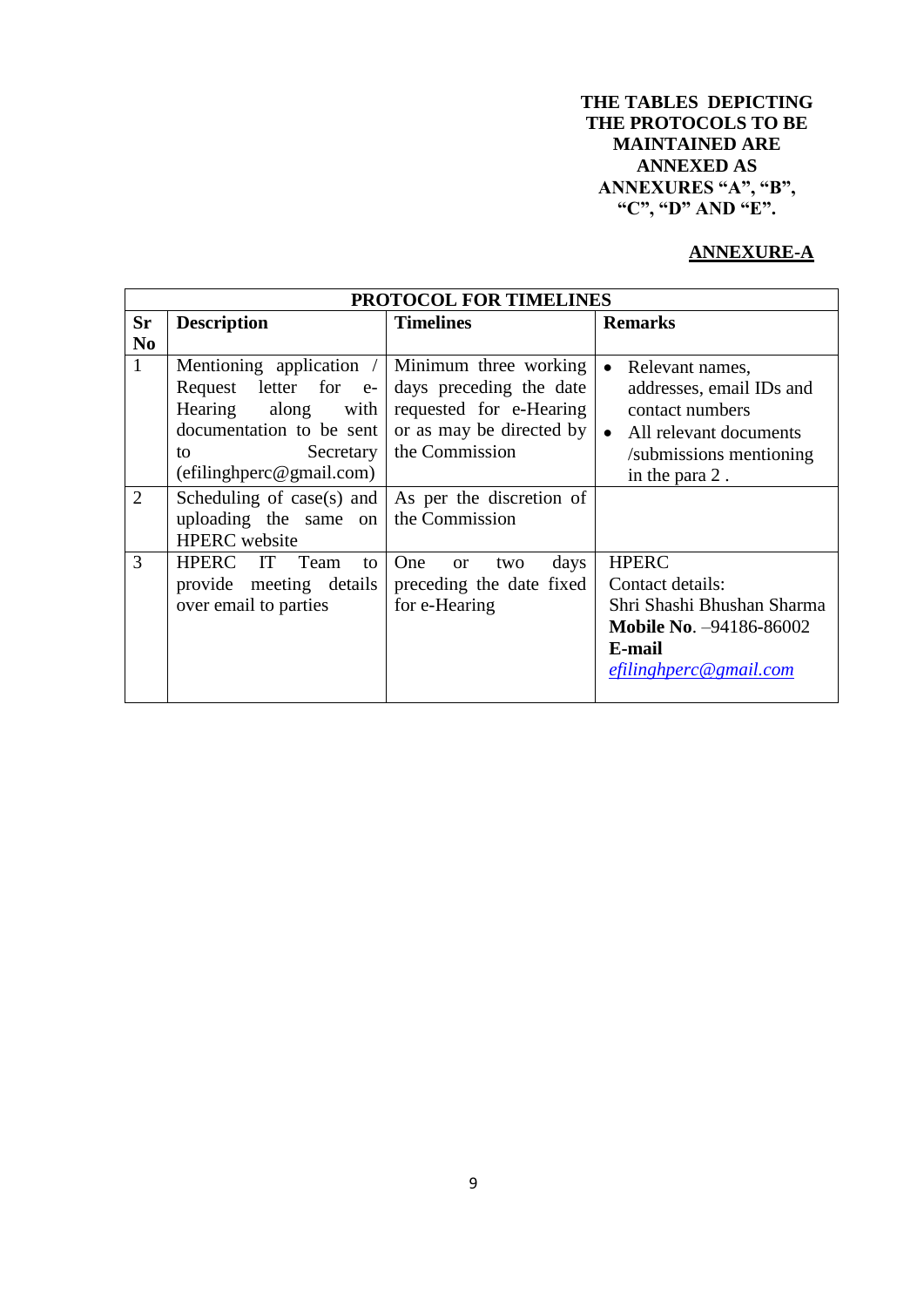# **ANNEXURE-B**

|                |               | E-HEARING PROTOCOL (BEFORE HEARING) |              |              |                |  |
|----------------|---------------|-------------------------------------|--------------|--------------|----------------|--|
| Sr.            | <b>Timing</b> | <b>Description</b>                  | <b>Audio</b> | <b>Video</b> | <b>Remarks</b> |  |
| No.            |               |                                     |              |              |                |  |
| $\mathbf{1}$   | minutes<br>30 | <b>HPERC</b> IT team Joins          | On           | On           | for<br>Check   |  |
|                | prior to      | Nodal officer Joins                 | On           | On           | connections    |  |
|                | e-Hearing     | Legal Team Joins                    | On           | On           |                |  |
|                |               |                                     |              |              |                |  |
| $\overline{2}$ | 25<br>minutes | <b>HPERC</b> IT team                | On           | On           | Check<br>for   |  |
|                | prior to      | Nodal officer Legal Team            | <b>Off</b>   | Off          | connections    |  |
|                | e-Hearing     | HPERC Executive Director,           | On           | On           |                |  |
|                |               | <b>Joint Directors Joins</b>        |              |              |                |  |
|                |               | All Advocates joins                 | On           | On           |                |  |
|                |               |                                     |              |              |                |  |
| 3              | minutes<br>10 | <b>HPERC</b> IT team                | On           | On           | for<br>Check   |  |
|                | prior<br>to   | Nodal officer Legal Team            | Off          | Off          | connections    |  |
|                | e-Hearing     | HPERC Executive Director,           | Off          | Off          |                |  |
|                |               | Joint Directors Joins               |              |              |                |  |
|                |               | All Advocates joins                 | Off          | Off          |                |  |
|                |               | Hon"ble<br>Chairperson/<br>On<br>On |              |              |                |  |
|                |               | Members and Secretary join          |              |              |                |  |

|         |                               | <b>On E-Hearing Protocol (DURING HEARING)</b> |              |  |
|---------|-------------------------------|-----------------------------------------------|--------------|--|
| Sr. No. | <b>Description</b>            | <b>Audio</b>                                  | <b>Video</b> |  |
|         | Chairperson                   | On                                            | On           |  |
| 2       | <b>Members</b>                | On                                            | On           |  |
| 3       | Secretary                     | On/Off                                        | On/Off       |  |
| 4       | Nodal Officer                 | Off                                           | Off          |  |
| 5       | Legal $&$ IT team             | Off                                           | Off          |  |
| 6       | Party-in-person / Advocate of | On                                            | On           |  |
|         | Petitioner /<br>Respondent    |                                               |              |  |
|         | (whoever is the Presenter)    |                                               |              |  |
| 7       | Advocates<br>Other            | Off                                           | <b>Off</b>   |  |
|         | Representatives               |                                               |              |  |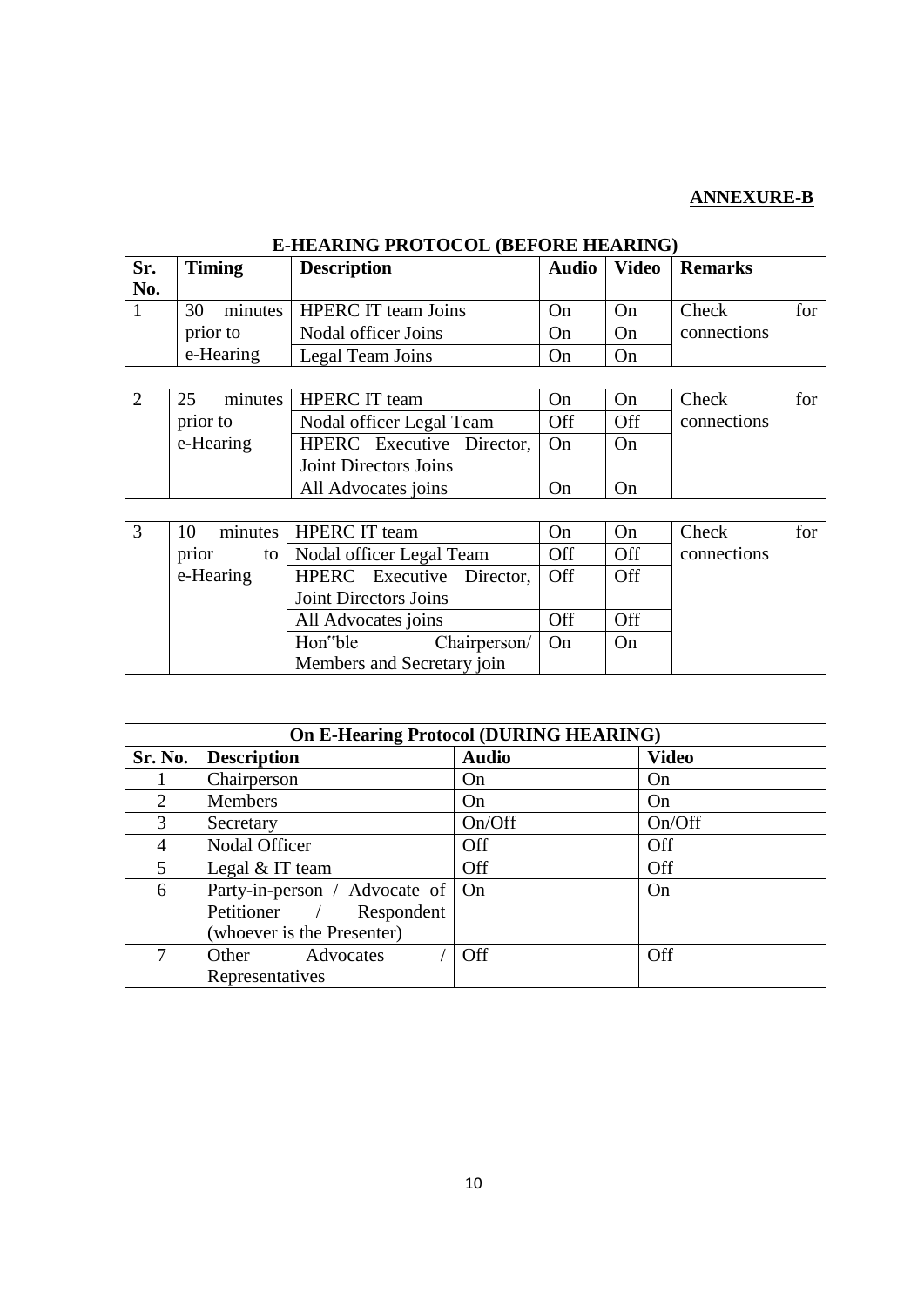## **ANNEXURE-C**

## **THE STANDARD OPERATING PROCEDURE FOR USING MICROSOFT TEAMS FOR VIDEO CONFERENCING HEARING (E-HEARING):**

The Commission (HPERC) has decided to use "Microsoft Teams app" software for hearing of urgent matters through Video Conferencing. This manual has been compiled to assist participants in e-Hearing using Microsoft Teams.

## **INITIAL STEPS:-**

The success of an e-Hearing through Video Conferencing using Microsoft Teams app depends on the available facilities with the parties, as well as their willingness to adapt. Following steps may be followed for using Microsoft Team app for e-Hearing:-

- 1. HPERC will send an invitation link for participation in e-Hearing through Microsoft Teams.
- 2. The procedure to join a Meeting/Hearing over Microsoft Teams is given hereinafter.
- 3. A test-run (Trial) Teams meeting will be held a day or two days before the e-Hearing/proceedings so that the parties might familiarize themselves with the Microsoft Teams software. The details of the Test-run (Trial) are given in **Annexure-D.**

### **INSTRUCTIONS FOR JOINING e-HEARING:**

- 1. PARTIES may kindly note that the matters shall be heard by the Commission through web based Video-Conferencing system on the Microsoft Teams app.
- 2. It may be further noted that smooth functioning of the e-Hearing is squarely depend upon and subject to the connectivity [signal-strength/bandwidth] available at the end of the remote user(s), and hence it is expected that any party joining through e-Hearing shall ensure robust connectivity and bandwidth are available at their end,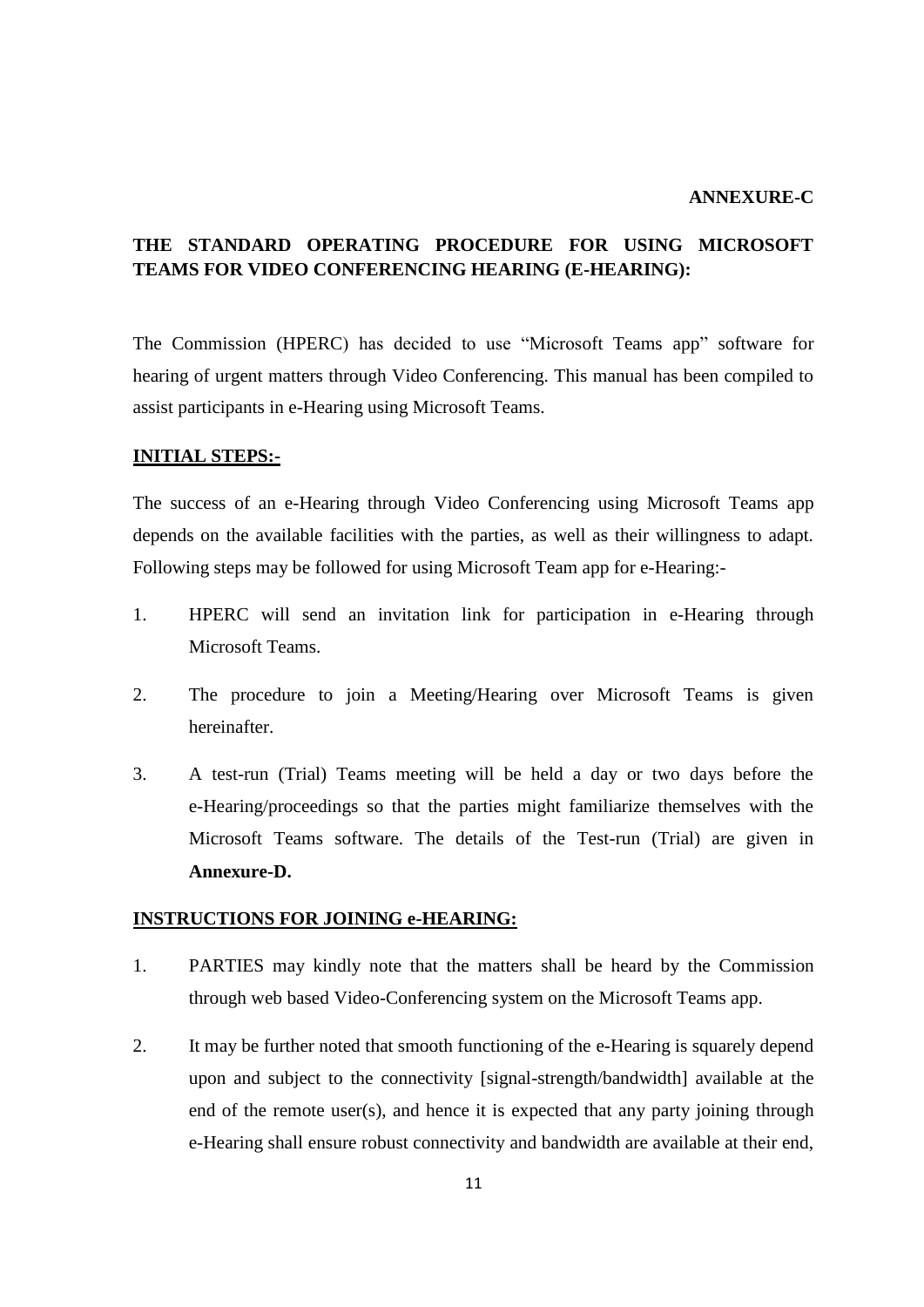in this regard, parties may use broadband connection of minimum 2 mbps / dedicated 4G data connection.

- 3. PARTIES may also ensure that no other device or application is connected to or using the bandwidth when the e-Hearing by Video-Conferencing is progressing on Microsoft Teams app on their computer/ laptop (preferable).
- 4. For ease-of-use, parties may kindly inform themselves of the following Standard Operating Procedure (SoP) in respect of e-Hearing of the cases through Video-Conferencing mode:
	- (a) To join video conferencing on Microsoft Teams app, parties are required to click on the "Join Microsoft Teams Meeting" link received on email on their laptop or desktop.

| <b>Join Microsoft Teams Meeting</b> |  |
|-------------------------------------|--|
|                                     |  |
|                                     |  |
|                                     |  |
|                                     |  |
|                                     |  |
|                                     |  |

Select Join Microsoft Teams Meeting in your meeting invite to be taken to a page where you can choose to either "Download the Windows app" or "Join on the web instead". You are hereby requested to click on the "Download the Windows app" button. If you already have the Teams app, the meeting will open in Teams app.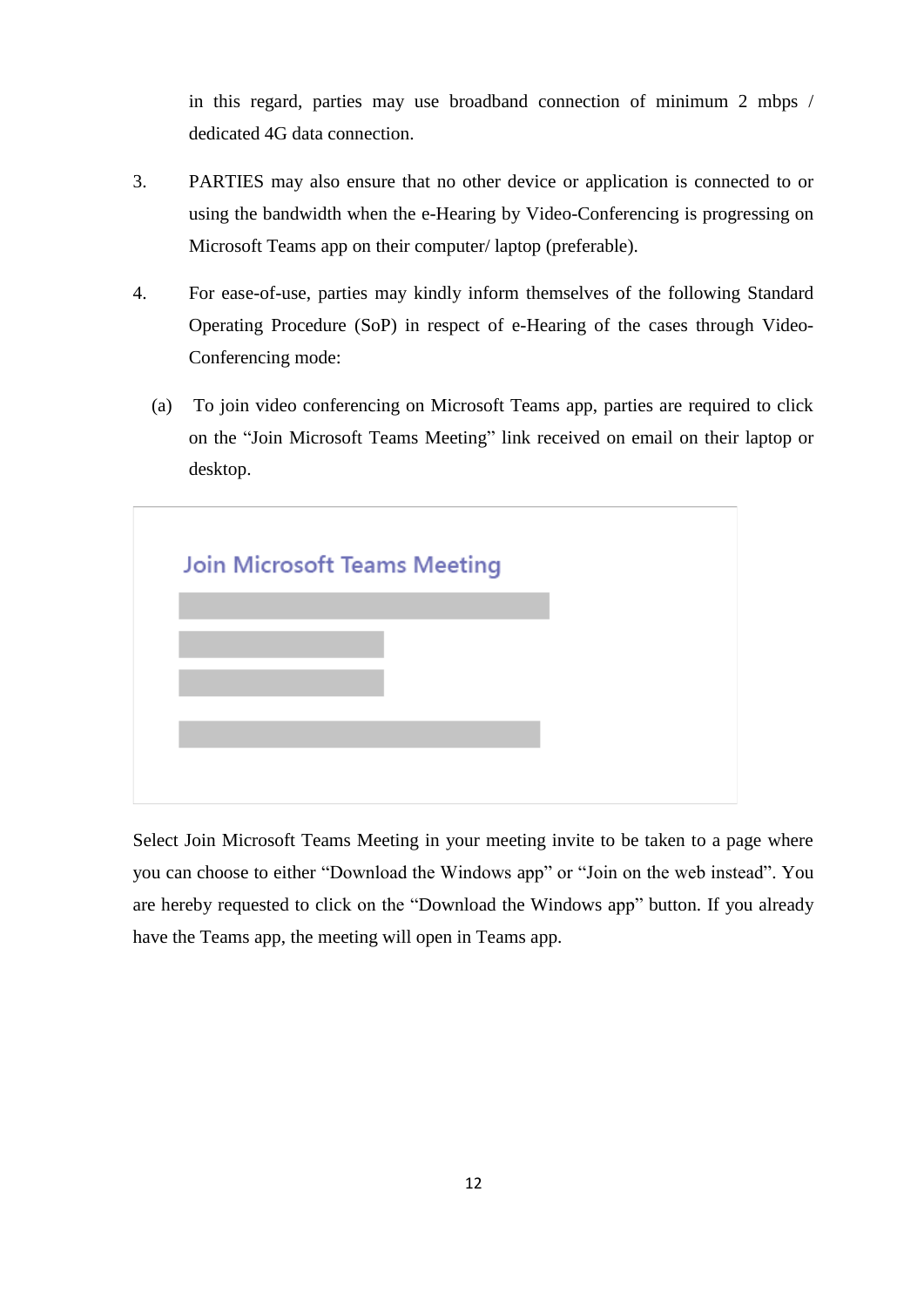

b. Upon clicking the "Download the Windows app" button, "Microsoft Teams app" will be downloaded.

c. After downloading open teams app and Login with the credentials (username & password) provided by HPERC IT team.

d. On the left Menu Panel click on Calendar icon, in the calendar, scheduled event/eHearing will appear. Click the same and below screen will appear. Join the meeting by clicking on "Join" button or "Join Microsoft Teams Meeting" as shown in below pic.



e. After clicking on Join button display window as depicted in pic below shall open, prompting the party to enter the display name before clicking "Join" button; the party is required to write his/her name (First Name and Surname) in the space given eg. "CHANDRA SINGH", and also make sure that Camera and MIC are off, thereafter the party is required to click on the "Join now" button;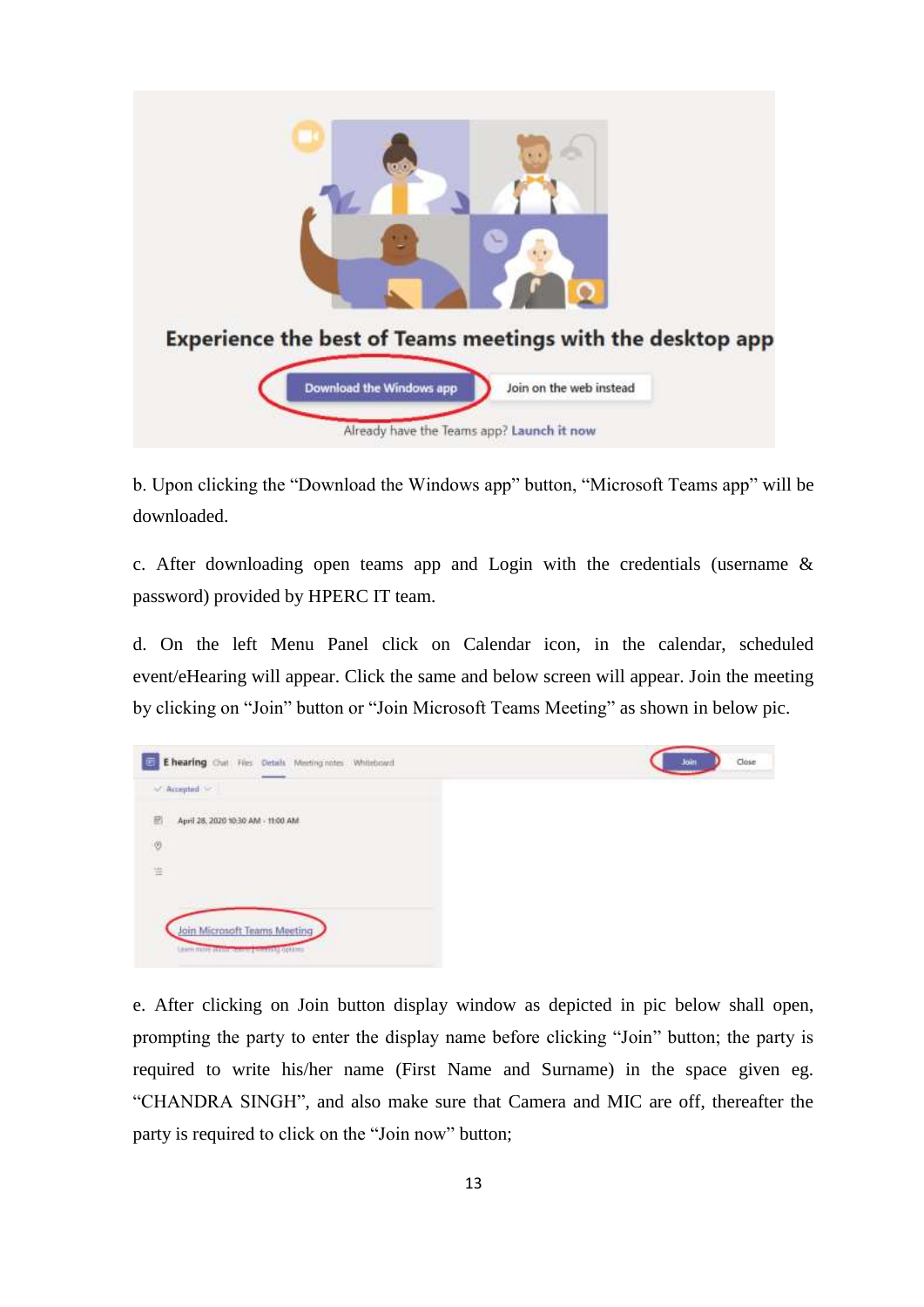

- f. After having clicked on the "Join now" button, as in above step, the party would join in e-Hearing.
- g. Upon being joined to the e-Hearing, arguing Counsel/parties shall wait for the instructions from the Commission on being asked, he will introduce himself and thereafter, party may make submissions and on completion of the submissions, shall at once "mute" the MIC of the respective device, if the Commission requires the party to make further submission(s), the party may then "un mute" the MIC of the device and again, on completion of the submission, put the MIC on "mute" mode;
- h. It is important for parties to remember to keep their MIC on "mute" at all times, except when the Commission requires them to make submission(s); thus, when one party is making submissions, it is imperative that all other participants shall keep their respective MIC mute failing which the possibility of MIC catching audio feed from the speakers and creating "{echo/noise-disturbance" would become very high and may disturb the e-Hearing;
- i. It may be noted that simultaneous submissions by more than one party at any given time should be avoided and each party shall wait patiently for their turn or the permission from Commission. Once permitted by the Commission, the party shall first "un mute" the MIC and thereafter make submissions, preceding clause (h) above.
- j. During e-Hearing, the parties may kindly keep in mind that they are participating in COURT PROCEEDINGS, and hence it is expected that they would not resort to any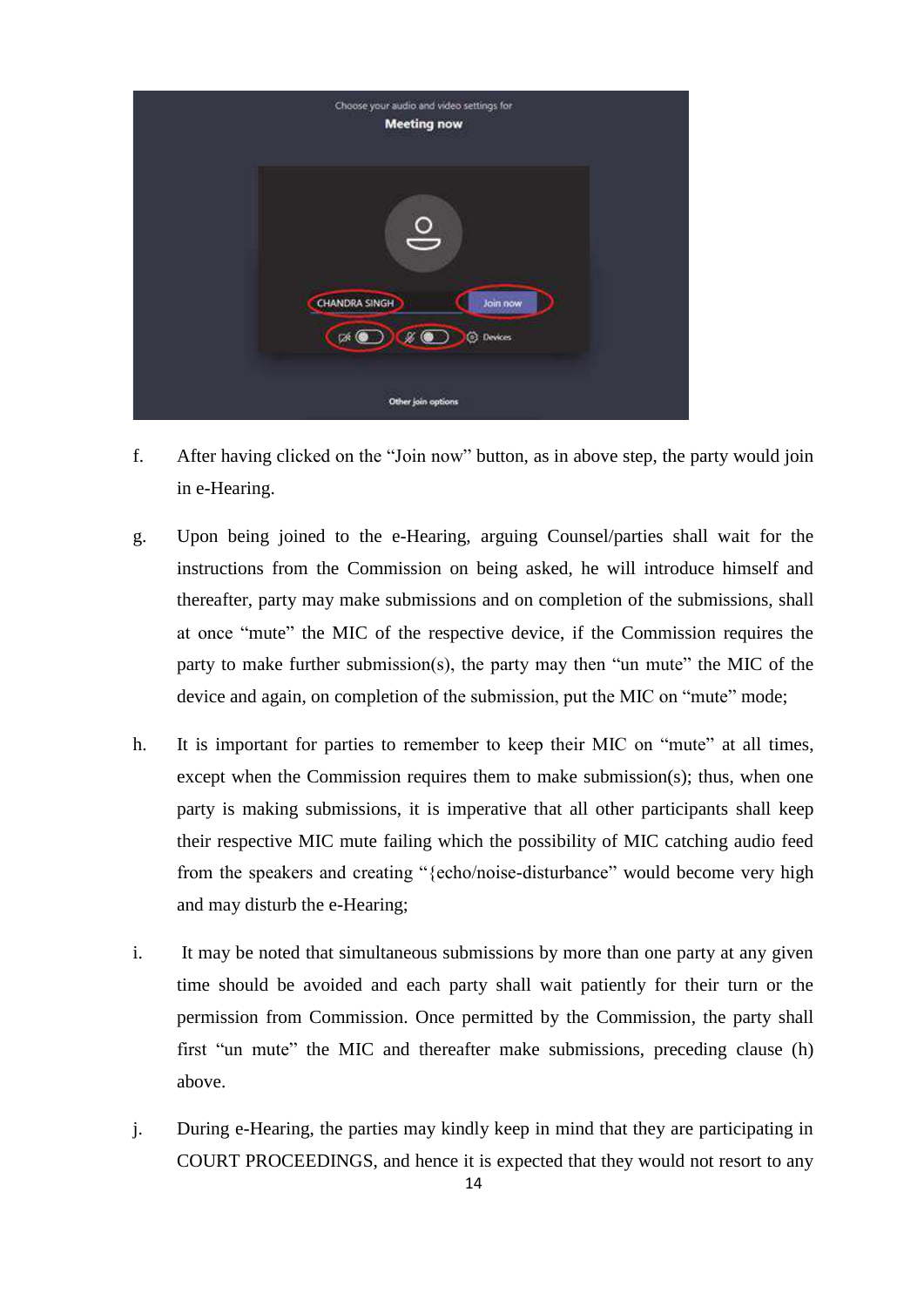indecorous conduct or dress or comment; further, parties are required to ensure that the e-Hearing proceedings neither be recorded /stored nor be broadcasted, in any manner whatsoever, as recording /copying/storing and/or broadcasting, by any means, of the hearings and proceedings before the Commission are expressly prohibited;

- a. Parties are required to stay online till Commission concludes the hearing of their matter. In case a connectivity link goes down at remote end, then the remote user can rejoin the e-Hearing through the invitation link received over email or he can contact HPERC IT team through other modes including voice call, SMS, Whatsapp, email etc. for the same. The HPERC IT team will immediately inform the same to the Commission by mentioning the same in Chat box.
- b. If connectivity link goes down at Server level due to unforeseen and unavoidable technological issues, then the Commission will adjourn the hearing and same will be intimated to parties immediately via email. After resolving the issue by the IT team, the Commission will reschedule the hearing as per the convenient date and time of the Commission and the parties will be intimated accordingly through email.
- k. The Commission officials may call any party for the Test run a day or two days before the e-Hearing and require to test the device or its connectivity, and every such party is required to cooperate with such staff/official and abide by the instructions given, so that the hearing by videoconference may be smoothly conducted;
- l. The presenter can show the document on the screen for explaining in detail. The said showcasing can be from the indexed/pagination documents submitted to the Commission in advance which have been bookmarked for easy search.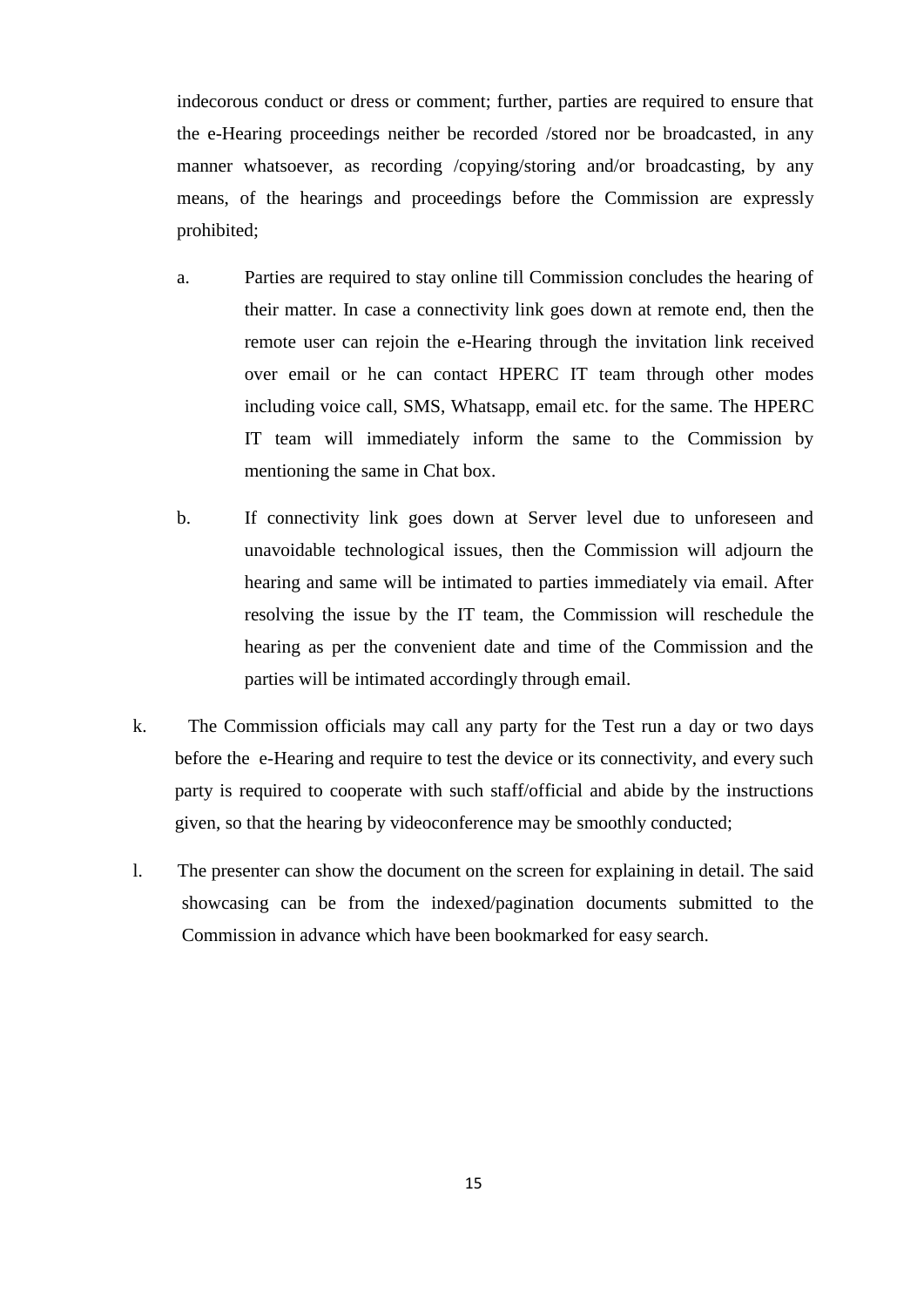## **ANNEXURE –D**

## **TEST-RUN FOR PARTIES**

In order to dispel any anxiety surrounding electronic hearings a test-run would be conducted by the HPERC IT team. The Participating Advocates/parties can request the HPERC IT team for multiple test runs and may provide the necessary email addresses (additional) to the HPERC so that the invitation link can be shared.

The typical things that will be covered are:

- clarity of the video feed and audio quality on their end and at the end of the HPERC;
- Confirming that the users have a base level of familiarity with the software, and how the screens will change based on who is speaking;
- Showing participants the "Chat" and "Screen Sharing" functionality used for sharing /submission of file, (subject to the necessity and if permitted by the Commission )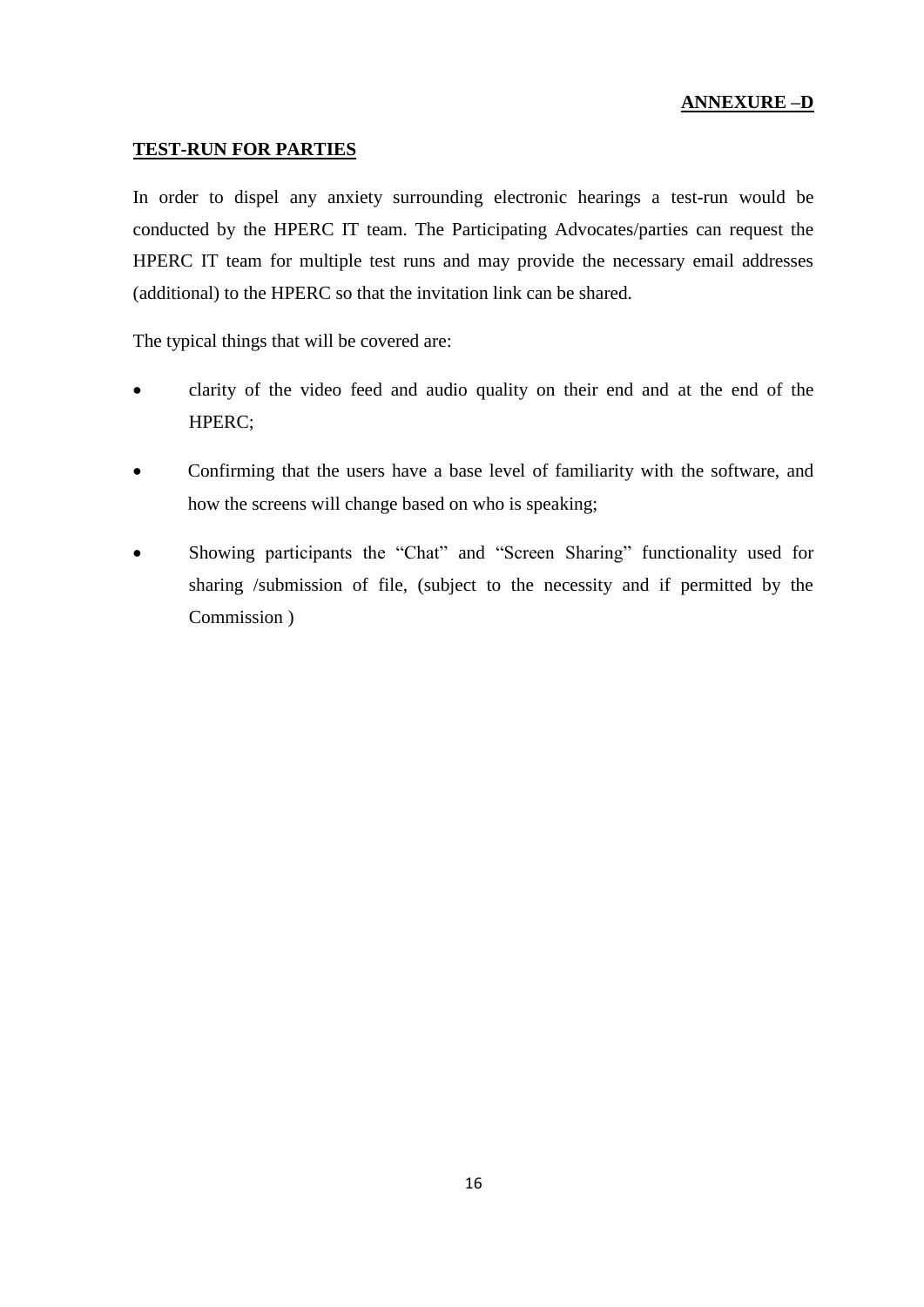## **GENERAL GUIDELINES FOR E-HEARING PARTICIPANTS**

- 1. As full features of Teams app are presently not available with iOS devices, participants are advised to use Desktop/ Laptop for smooth functioning of e-Hearing.
- 2. Attendees, joining through browser, are advised to use the latest versions of the browsers like Google Chrome, Firefox etc.
- 3. Participants shall use Earphone / Microphone devices. Hands free mode is not recommended.
- 4. Do not move or hold the Microphone.
- 5. It is important for parties to remember to keep their MIC on "mute" at all times, except when the Commission requires them to make submission(s).
- 6. Avoid keeping paper/articles on the Microphone.
- 7. Focus the Camera on the speaker while speaking.
- 8. Test the presentation well before Video Conferencing starts.
- 9. Avoid bringing food and Beverage in camera view.
- 10. During hearing through Video Conferencing, the parties may kindly keep in mind that they are participating in proceedings, and hence it is expected that they would not resort to any indecorous conduct or dress or comment. Further, parties are required to ensure that the proceedings by Video Conference are neither recorded/stored nor broadcast, in any manner whatsoever, as recording/ copying/storing and/or broadcasting, by any means, of the hearings and proceedings before the Commission is expressly prohibited;
- 11. Parties are required to stay online till the Commission concludes the hearing of their matter, thereafter the parties may disconnect from Video-Conference;
- 12. Upon uploading of the Schedule of Hearing cases, the Registry of the Commission may call any party and require to test the device or its connectivity, and every such